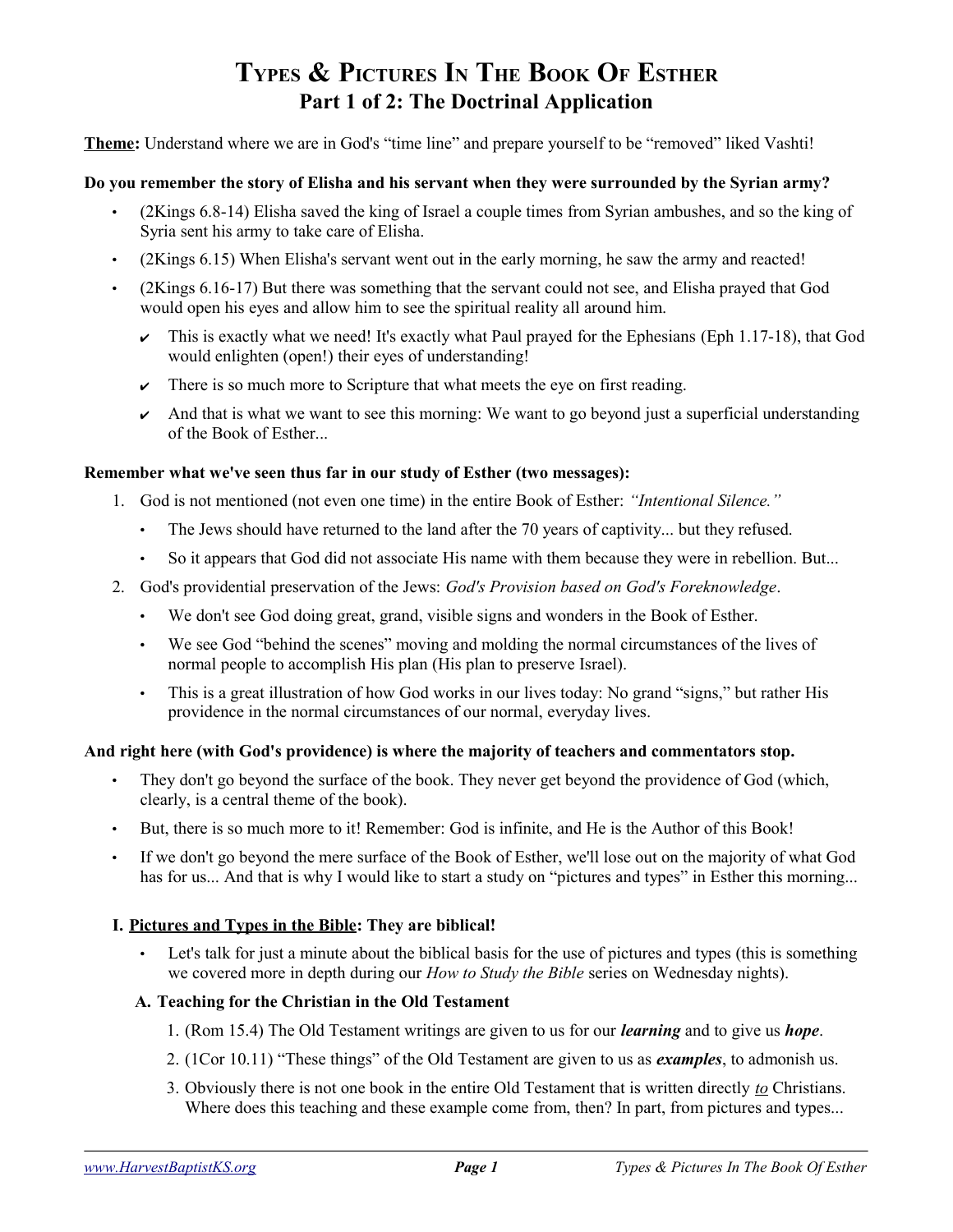## **B. Types and Pictures in the Old Testament**

- 1. (Col 2.16-17) When we talk about "pictures and types," we are talking about things in the Old Testament "foreshadowing" things in the New Testament.
	- a) In the Old Testament we see the "shadow" (the type, the picture); in the New Testament we see the "body" (the truth pictured in the Old Testament).
	- b) In the Old Testament we see the "prefiguration"; In the New Testament we see the "figure."
	- c) Example: (Gal 4.22-31) Paul uses Hagar as a picture and type of the Law (the Old Covenant); and he uses Sarah as a picture and type of the Promise (the New Covenant).
- 2. Caution: We need to be careful in our use of pictures and types...
	- a) *New Doctrines*: We should never use pictures and types to teach new (and usually weird) doctrines. We use pictures and types to illustration, clarify, and "color" doctrine taught in other passages of Scripture.
	- b) *Arbitrary Allegorization*: Pictures and types are allegories, but that does not mean that we get to just make up whatever we want. We compare Scripture with Scripture, and allow the Bible to define the elements of pictures and types we are studying.
- 3. All this will become more and more clear as we get farther into our study of Esther.

### **II. Pictures and Types in the Book of Esther: The Doctrinal (Prophetic) Application**

- Mention the different between the three applications: Historical, Doctrinal, and Personal.
- **A. The Doctrinal Picture in the Placement of the Book of Esther in Scripture**
	- 1. To begin a study on the doctrinal typology in Esther, we need first understands its placement in the order of the books of the Bible.
		- a) Understand this: We are *not* talking about the chronological order of events (like we did in the last message). We are talking about the order of the *books* in the Bible.
		- b) If the Bible is a divinely inspired Book, then we ought to be able to see the hand of God even in the order of the individual books of the Bible.
	- 2. Our purpose in this teaching:
		- a) We are *not* trying to pull out *all* the details we could about everything there is to learn from the order of the books surrounding Esther.
		- b) We are going to simply attempt to get a general understanding of the doctrinal teaching there is behind the order of the books leading up to, and after, Esther.
	- 3. Esther, in the order of Scripture:
		- a) *2Chronicles***:** A picture of the global dispersion of Israel in AD 70.
			- (1) (2Chron 36.17-21) In 606 BC Jerusalem was destroyed and Israel went into captivity.
			- (2) This pictures, doctrinally, the destruction of Jerusalem in AD 70 when the Roman General Titus destroyed Jerusalem and sent the Jews into a global dispersion until 1948.
		- b) *Ezra***:** A picture of the preparation of the land for the Jews in 1917.
			- (1) (Ezra 1.1-4) In the Book of Ezra, the Jews return to the land to re-build the temple; they return to prepare the land for the Jews (the temple is center of Jewish life and law).
			- (2) This is a doctrinal picture of what happened after World War I:
				- (a) The Balfour Declaration of 1917 (error last week: I said 1918) established a "national home" (*not* a "national state") for the Jews—it set out land and borders Palestine.
				- (b) Just like in Ezra, we see the land prepared for the Jews' return...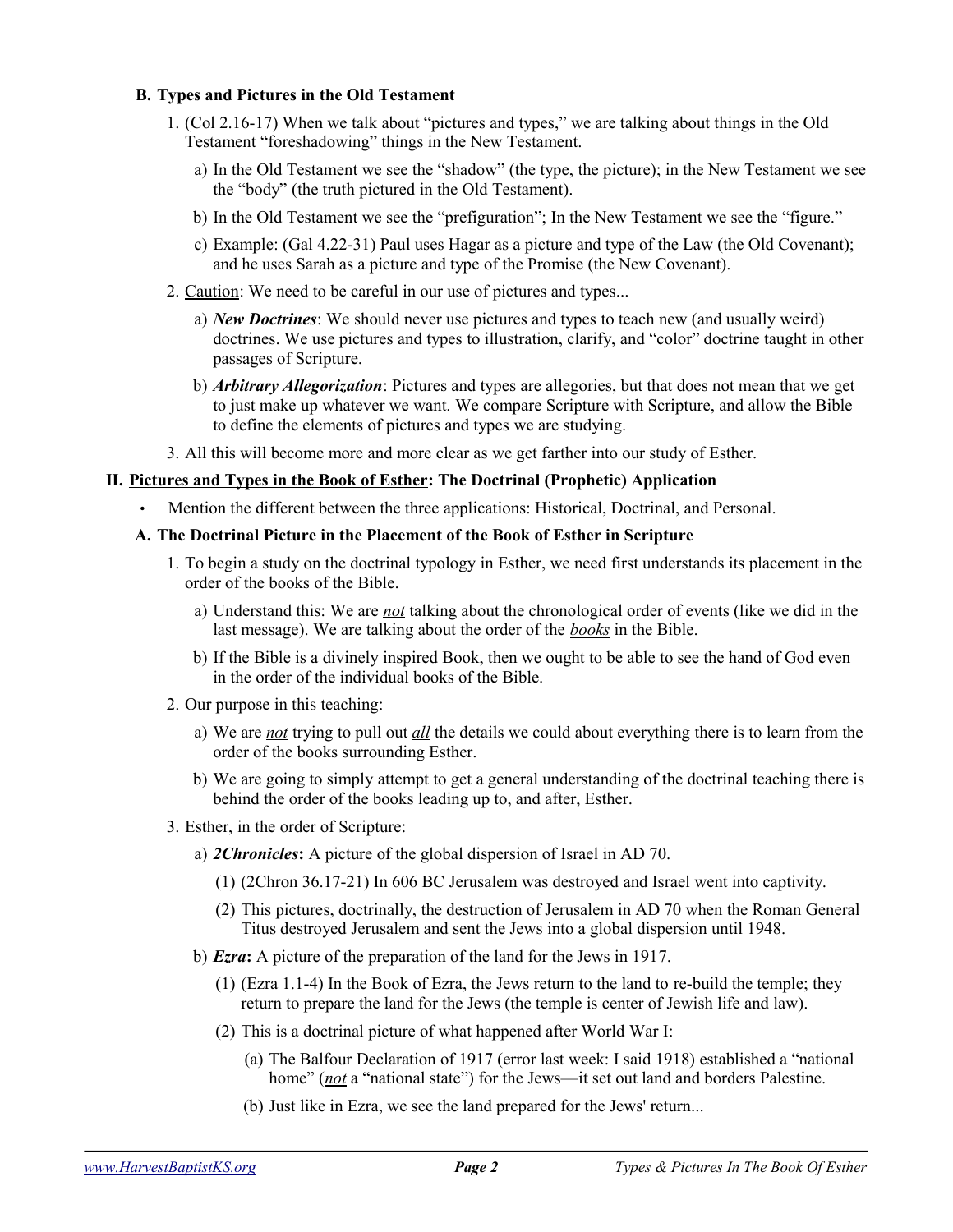- c) *Nehemiah***:** A picture of the the return of the Jews to their land in 1948.
	- (1) (Neh 2.17) In Nehemiah, the Jews rebuild Jerusalem and the walls around the city. With this separation from the Gentile nations, Israel became an independent nation again.
	- (2) In 1948, after World War II, Israel became a sovereign *nation* again.
		- (a) World War I prepared the land for the Jew (with the Balfour Declaration of 1917).
		- (b) World War II, with the Holocaust, prepared the Jew for the land (the return in 1948).
	- (3) What's the next event on God's prophetic calendar...?
- d) *Esther***:** A picture of the rapture of the Church and the Tribulation.
	- (1) (Est 1.10-12, 19) In Esther we see a Gentile queen removed from the throne because she refused to obey her husband and display her beauty to the world (the desire of the king).
	- (2) This is a doctrinal picture of the rapture of the Church at the end of the Church Age.
		- (a) (Eph 5.26-27) The Bride of Christ is beautiful when she is growing in Christ-likeness.
		- (b) And God's desire is that the Bride would display her beauty to the world: *Evangelism* (putting on display the beauty of redemption, regeneration, etc.).
		- (c) But the Bride of today has said... "No." And so the Lord will return one day and remove the Gentile Bride in judgment for her rebellion and disobedience.
	- (3) And then the king turns his attention toward Esther, a Jew... And Haman starts a time of tribulation for Israel (more on this later).
- e) *Job***:** A picture of the Jews during the 42 months of the Great Tribulation.
	- (1) After Esther (and the rapture of the disobedient, rebellious Gentile queen), we have the Book of Job, which is a picture of the Great Tribulation.
	- (2) Some elements of the typology in Job:
		- (a) Job has 42 chapters, just like the 42 months  $(3 \frac{1}{2} \text{ years})$  of the Great Tribulation.
		- (b) Job suffered in the land of Uz (which is Edom). God will preserve His faithful remnant of Jews in that same land of Edom during the Tribulation (the desert; near Petra).
		- (c) Job was persecuted by Satan himself, just like the Jews will be persecuted by Satan (and also through the Antichrist).
		- (d) At the end, God lifts the affliction of Job and restores him double what he lost at the beginning (just like Israel after the Tribulation: Isa 61.7; Zech 9.12).
- f) *Psalms***:** The prayers of the saints during the Tribulation, and the Second Coming.
	- (1) The Psalms show us a doctrinal picture of what the saints will be praying during the Tribulation period.
		- (a) For example: The Psalms David wrote when he was being persecuted by Saul.
		- (b) David is a picture and type of Israel being persecuted by the Antichrist (Saul).
	- (2) Psalm 2 gives us an idea what the Jews will ultimately be praying for: They are praying for the Messiah to come and save them! And that He will do, in the Second Coming.
- g) *Proverbs***:** A picture of the Millennium.
	- (1) Proverbs could be called the "Sermon on the Mount" of the Old Testament.
		- (a) The Sermon on the Mount (Mat 5-7) is the Constitution of the Kingdom that the Lord was offering to Israel (we call that Messianic kingdom the "Millennium").
		- (b) Just like the Sermon on the Mount show us the "*laws*" by which that Kingdom will be governed...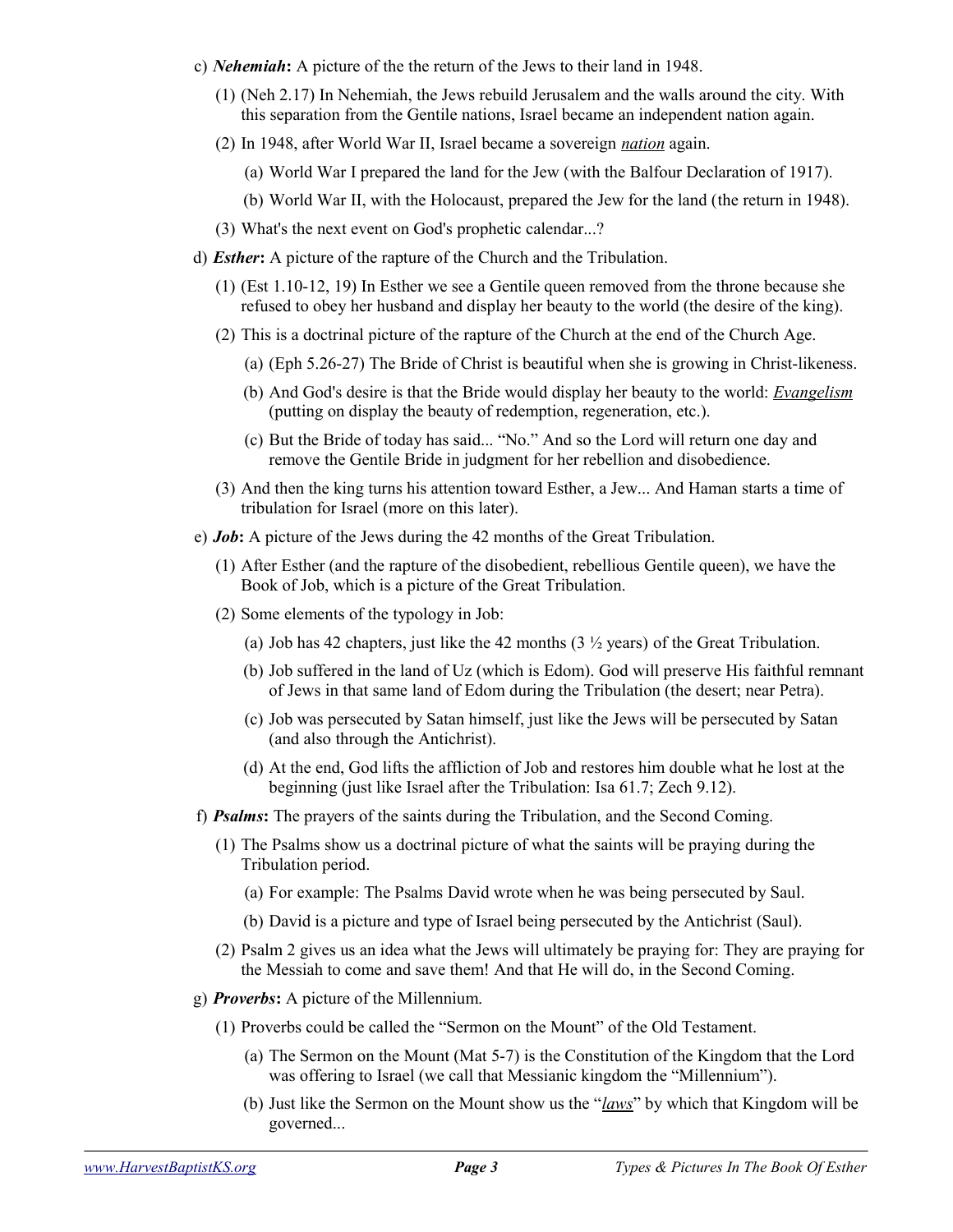- (c) Proverbs shows us the *principles* by which that Kingdom will operate.
	- i) In Proverbs we have the "results of obedience to God in a perfect world".
	- ii) They do apply today in a general sense (but sometimes they don't "work" all the time, in every situation; we don't live in a perfect world, yet).
	- iii) In the Millennium, they will "work" every time.
- (2) Summary & Review
	- (a) In the Psalms we see the Tribulation saints praying for deliverance, and getting that deliverance in the Second Coming of Christ.
	- (b) Then Proverbs shows us (in picture and type) the Millennium that Christ establishes when He comes back.
	- (c) What's the next event on the prophetic calendar...? Judgment.
- h) *Ecclesiastes***:** A picture of the Great White Throne Judgment.
	- (1) In Ecclesiastes, Solomon puts on display all the vanity of man and his life "under the sun" (his life in this world). That's exactly what will happen at the final judgment.
	- (2) (Rev 20.11-15) God will bring all the works of vain men (all that they have done "under the sun") into judgment.
	- (3) (Eccl 12.13-14) In light of the vanity of this world... In light of the Great White Throne Judgment that is to come... How should we then live?
	- (4) What's next after the Great White Judgment...?
- i) *Song of Solomon***:** A picture of eternity.
	- (1) The Song of Solomon shows us a picture of God with His wife, in the joy of love.
	- (2) This is a doctrinal picture of God the Father with His bride, Israel; and it is also a picture of the Lord Jesus Christ with His bride, the Church.
- 4. Summary & Conclusion:
	- a) We ran through all these books in their order (before and after Esther) to see this one thing...
	- b) The Book of Esther speaks of our days: (Est 1) The rapture of the Gentile Bride...

#### **B. The Doctrinal Pictures of the People and Events in the Book of Esther**

- 1. If Esther is truly a doctrinal picture of the time of transition from the Gentile Church (pictured in Vashti) to the Jews (pictured in Esther), then we should be able to see that picture clearly in the *content* of the book, and not just its placement in Scripture.
- 2. (Est 1.1) King Ahasuerus is a picture of God: He reigns as king over the "whole world."
- 3. (Est 1.9) He has a wife whose name is Vashti (and she's a Gentile), exactly like today: God has a Bride who is the Church (the majority of which is made up of Gentiles).
- 4. (Est 1.10-12) Queen Vashti does not want to obey her king. She would rather do as she pleases (what seems right in her own eyes), just like the Church in these last days is in apostasy.
- 5. (Est 1.19) So the queen is "raptured" off the throne in judgment, just like God will one day soon rapture the Church out of the world to judge us at the Judgment Seat of Christ.
- 6. (Est 2.17) After this "rapture" of the Gentile queen, we see the king choosing a new bride: Esther, a Jew.
	- a) This is a doctrinal picture of Romans 11.25-26.
	- b) It is a picture of the reconciliation between God the Father and His wife, Israel.